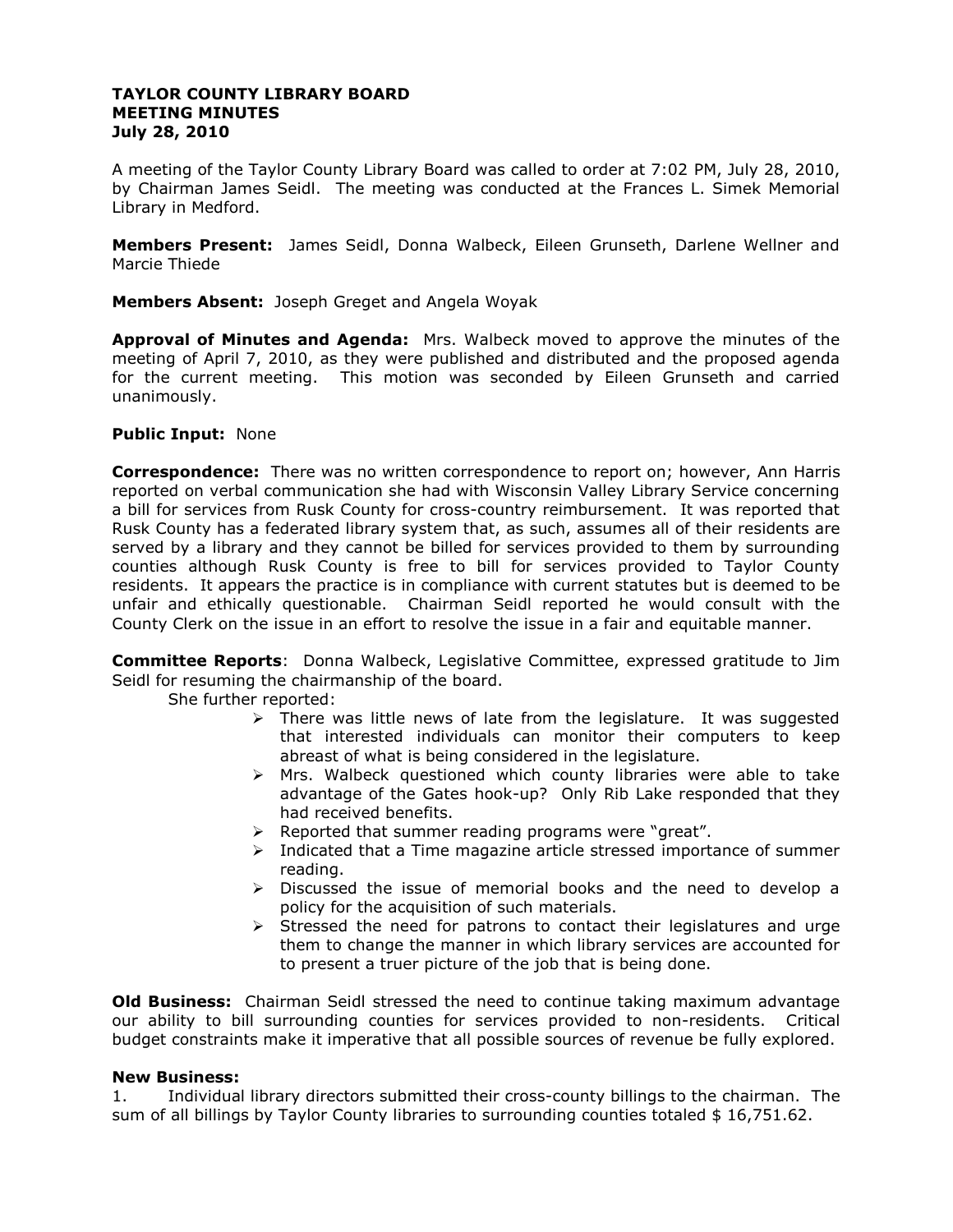2. Library directors also submitted their CY 2011 initial library budget requests to Chairman Seidl who will consolidate them for submission to the County Budget Review Committee.

**Other Library Business:** A discussion developed over the statistics used to measure library usage. There was a consensus among members present that the mission of a library has changed dramatically over the years and libraries are not receiving adequate credit for the many services now being provided. It is believed that everyone visiting the library and receiving any of the numerous services now being provided should be counted when calculating quantity of service to public patrons.

The problem with the billing for services by Rusk County was also discussed. There was general agreement that what was done is unfair to Taylor and other counties in the same predicament and an effort should be made to correct the problem.

**Next Meeting**: Because there are not yet any budget review sessions scheduled Chairman Seidl reported that he did not know if and/or when another library budget meeting would be necessary. He requested that he be permitted to call another meeting as needed.

**Adjournment:** All agenda items having been acted on and there being no further business Chairman Seidl declared the meeting adjourned at 7:37 PM, July 28, 2010.

Respectfully submitted:

James Seidl for Eileen Grunseth, Secretary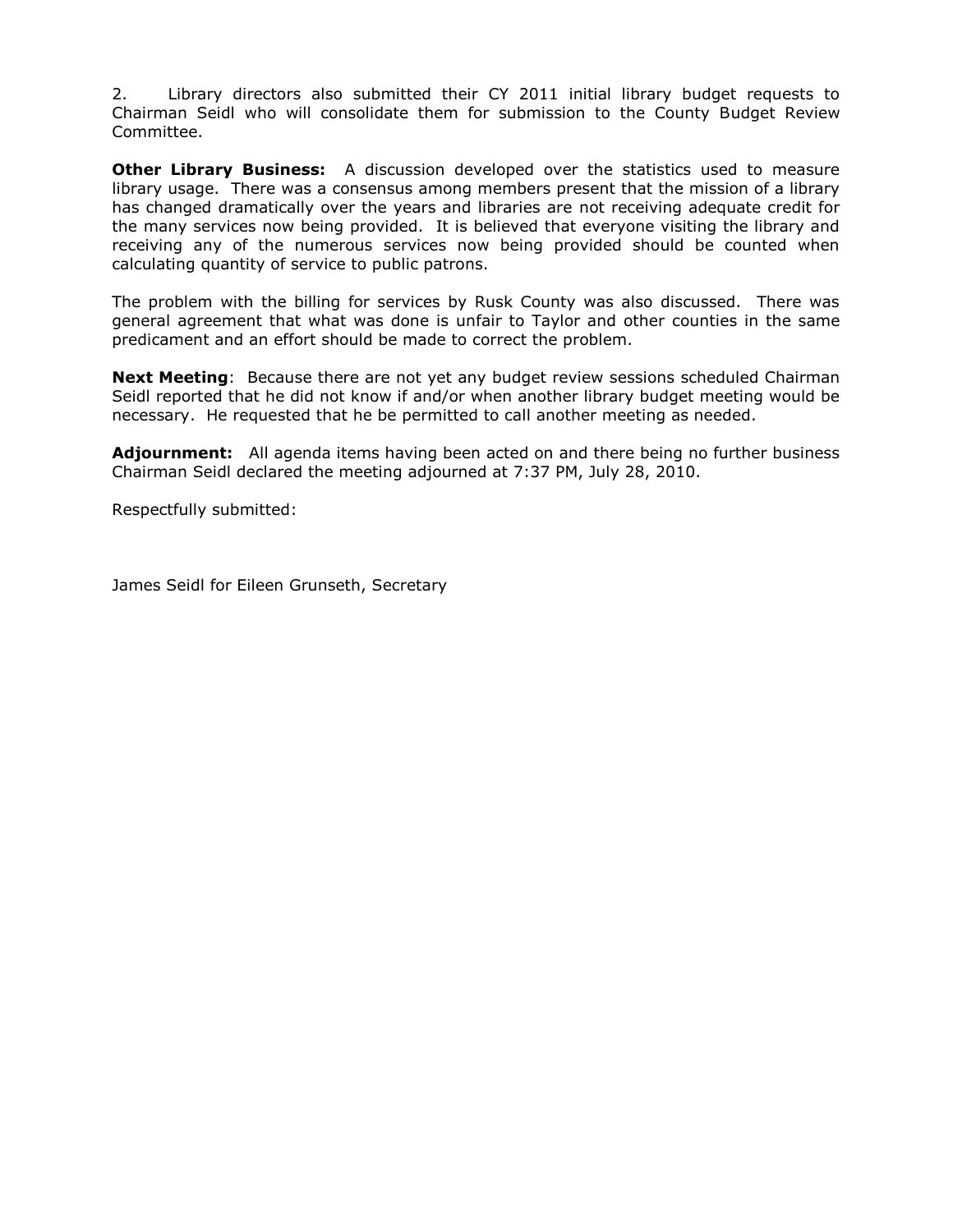## **TAYLOR COUNTY LIBRARY BOARD MEETING MINUTES April 7, 2010**

The regular meeting of the Taylor County Library Board was called to order by Chairman Seidl at 7:00PM, April 7, 2010, at the Rib Lake Public Library.

**Members Present:** James Seidl, Donna Walbeck, Marcy Thiede, Angela Woyak, Joseph Greget

**Members Absent:** Bruce Jochimsen, Eileen Grunseth

**Others Present:** Library Directors: Ann Harris, Pat Reich, David Judell, Denise Korenuk, Debbie Meier: Visitors: Joan Anderson, Ned Orthmann

**Introductions:** Because there were two new library directors and some visitors present each attendee introduced themselves.

**Minutes:** A motion was made by Mrs Harris and seconded by Mr. Judell to dispense with the reading of the minutes and approve them as published and distributed. Motion carried unanimously.

**Agenda:** Chairman Seidl requested consent of the board to amend the agenda to add membership change which is needed due to loss of board member. Board consented to the change.

#### **Public Input:** None

#### **Correspondence:** None

**Committee Reports:** Donna Walbeck, Legislative Committee reported on the following items:

- $\triangleright$  Legislative Day in Madison resulted in very good turnout with attendees able to meet with various representatives.
- > Jack Klingbeil has been engaged on IT staff at Wisconsin Valley Library Service.
- $\triangleright$  The Taxpayer Alliance report on the state budget was made available.
- $\triangleright$  A newly revised glossary of acronyms is available to anyone wishing one.
- $\triangleright$  The WVLS budget for 2010 was established at \$1,390,147.62. Staff salaries frozen at current level.
- Wisconsin Association of Public Libraries (WAPL) conference scheduled for April 28-30 in Appleton.
- $\triangleright$  New logo and website being developed for WVLS.
- $\geq$  2010 systems annual report available.
- $\triangleright$  Taylor County provides 6% of WVLS budget.

**Old Business:** Chairman reported that county distribution of library levy was made prior to the March 1 deadline. All library directors indicated they had been received and there were no discrepancies.

**New Business:** Revision of the County Library Plan was discussed. It was reported by the members that no revision appears to be necessary at this time. Several of the members present asked for additional copies of the Plan that Mr. Judell printed and generously provided.